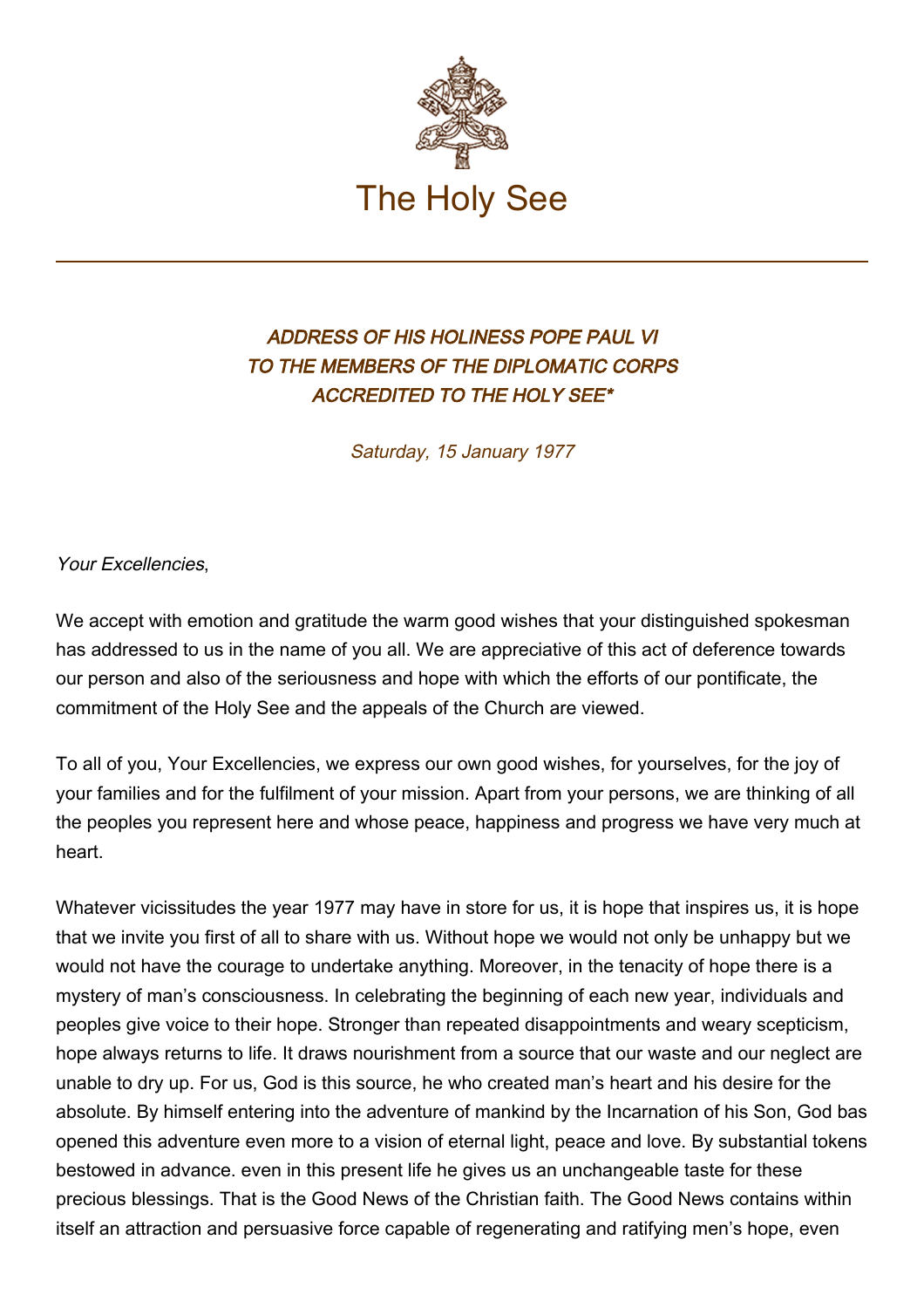among those who do mot share our faith. It is a Good News of peace.

But the Good News does not prevent us from being realists. On the contrary, the world to which it is addressed – and this will be the main theme of our talk – is a prey to violence. Admittedly there are no open international wars. The year just past has seen the return of a certain calm in regions that yesterday were still bloodied with murderous struggles. We rejoice at this. But like an only partly extinguished fire, ready to flare up again at the first breath, violence is smouldering and meanwhile is continuing its ravages. As examples of this we may mention the criminality that stops short at nothing, the monstrous acts of sabotage, the series of terrorist actions and repression, the degrading tortures, the arbitrary condemnations, the oppression of whole peoples by inhuman powers that no longer respect basic freedoms and rights or even the attainments of preceding civilisations, the denials of justice, the connivance with or the protection unduly accorded to terrorists and the acts of private revenge. In another field we could mention the more subtle aggression against consciences by pornography or the partiality of certain organs of the mass media, and the still more radical violence aimed at eliminating in practice freedom of religion. Man's life in all its stages counts for little. His dignity is scoffed at. The everyday practice of violence and the efforts made to justify it erode consciences and undermine the cohesion of communities. It is a situation that is preparing, unless precautions are taken, new and more fearful explosions.

We do mot forget that much individual and collective violence has at its source serious injustices or disorders which are in a way violence against human rights and in part provoke the chain reaction that we are deploring. Action directed at the symptoms – arts of violence – is no alibi for more decisive action directed at the causes – arts of injustice. It remains true that the symptoms too call for appropriate treatment: otherwise they will develop and in their turn become a specific source of poisoning of the social body, sometimes a more formidable source than the initial evil. To this threat of a destructive spread of violence we must pay particular attention.

How to halt the escalation of violence is the problem. Your experience of international relations, Your Excellencies, makes you spontaneously understand our preoccupation. You know that the most decisive action is that which is directed at the causes of disputes between peoples. You feel the need to do something new in a world grown old with its injustices and obliged, for the sake of survival, to take the path of profound changes This is was what our Encyclical on the Development of Peoples was meant to stimulate. By participating in many international conferences, the Holy See for its part contributes to advancing a New Order capable of facing mankind's present tasks while eliminating the injustices inherited from the past. Without having political or technical solutions to propose, we call on governments to examine the renewing guidelines that can be brought to all these discussions by the Christian teaching of the unity of the human family.

But the fulfilment of these great tasks would be compromised, and for a long lime, if the inevitable tensions were to degenerate into open warfare. Diplomatic activity is likewise patiently applied to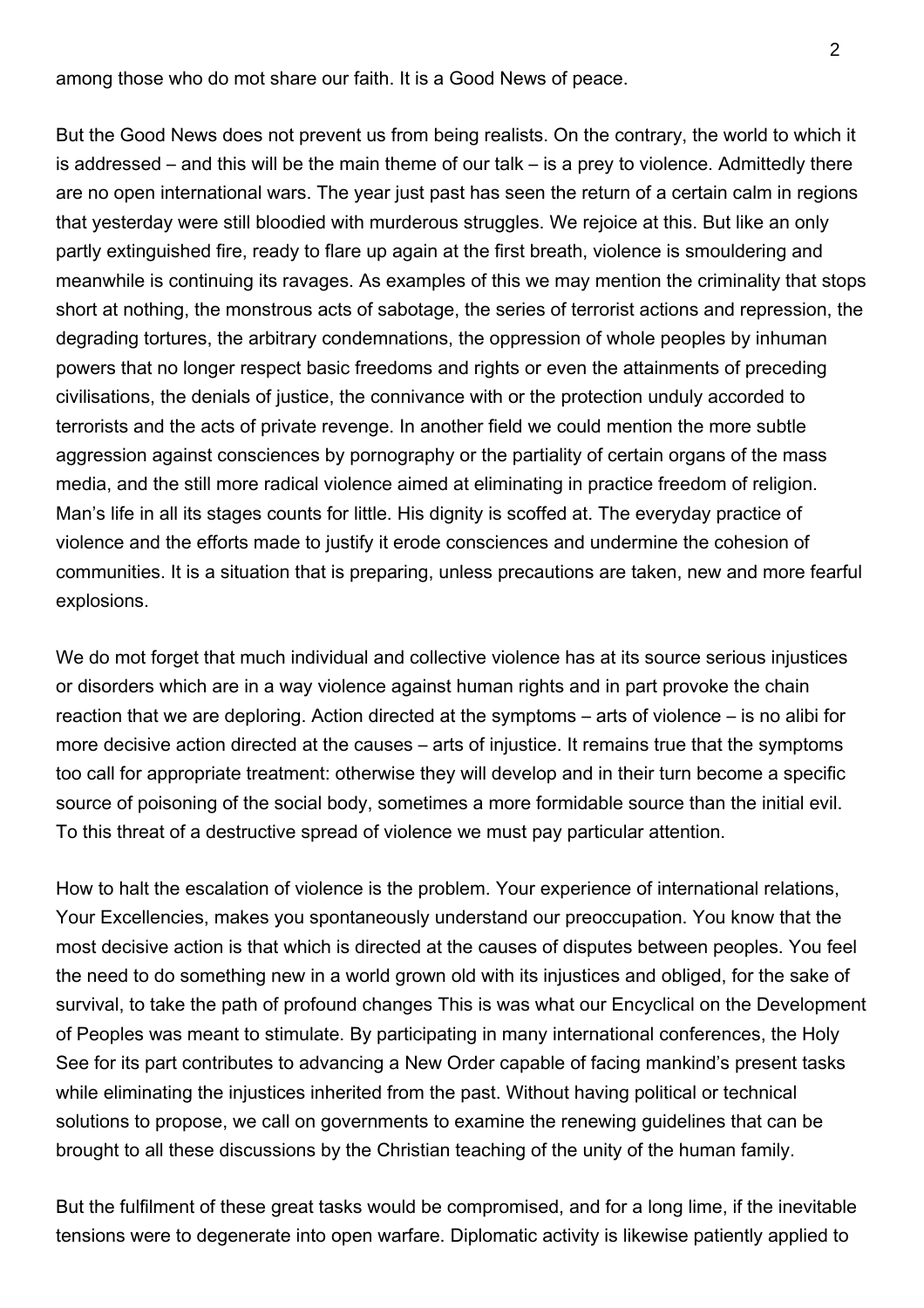containing these tensions and to maintaining room for dialogue, enabling rational solutions to be worked out. What is more, you dedicate yourselves unceasingly to creating again such room for dialogue where it bas been momentarily submerged by recourse to arms. The Holy See's diplomacy also makes its contribution to this effort as far as it is able. It encounters the same lack of understanding, the same difficulties and the same failures as your own States, but with the same tenacious patience that refuses to give in. As an unflagging defender of peace, we knock at all doors and plead for reasonable agreements affording the possibility of fresh progress.

But our reflection must go beyond the remote causes of injustices or open conflicts. It must come down to the labyrinth of the concatenation of acts of violence that explains their iniquity, peril and proliferation. What do we very often find at least in the field of internal violence that is linked to political motives? To begin with, there is generally a deliberately partial view of reality: there is a wish to concentrate only on the injustice that divides, while the links of solidarity that history bas woven between men and groups is ignored.

Next, the division is dug deep by a Manichaean and Pharisaic presentation of responsibilities: evil, always and on all points, means other people. Reality is abandoned and the elements of unity hidden in it are allowed to atrophy.

Totalitarian ideologies supervene to harden opposition still more by making a rigid division between individuals and groups, sometimes into «the exploited and the exploiters», sometimes into «friends and enemies». The mind which is made to know what is true and to invite people to meet in dialogue and in going beyond themselves is mobilized and perverted so as to cover up lying and to maintain hatred.

In many countries the national consensus forged over many centuries is crumbling. With it are crumbling moral values that are irreplaceable for overcoming the injustices that are deplored. Then comes doubt about lawfulness. In one case, public authority, which is responsible for the common good – an idea too much forgotten – sinks into helplessness and the field is quickly taken over by increasing criminality, personal revenge and selfish group interests. In another case, it simply collapses altogether and for a time violence reigns almost without limits. In yet other instances, public authority becomes inflexible and represses opposition even with torture when extreme and continuous brutality has failed for a time to discourage and stifle every spark of opposition.

This vicious circle of violence has to be broken. In the first place there must be a return to a franker approach to the truth of the facts and their analysis. The conviction needs to be confirmed that, even if both the individual and society suffer from deep divisions – the Christian doctrine of sin reveals the full extent of the abyss – they nonetheless remain characterized in their very constitution by solidarity and unity: the Creator has inscribed these characteristics in the human family and, for us Christians, the Son of God made man has given them new force by rooting them more deeply still in the mystery of his Mystical Body. Henceforth the true dynamism of the drive for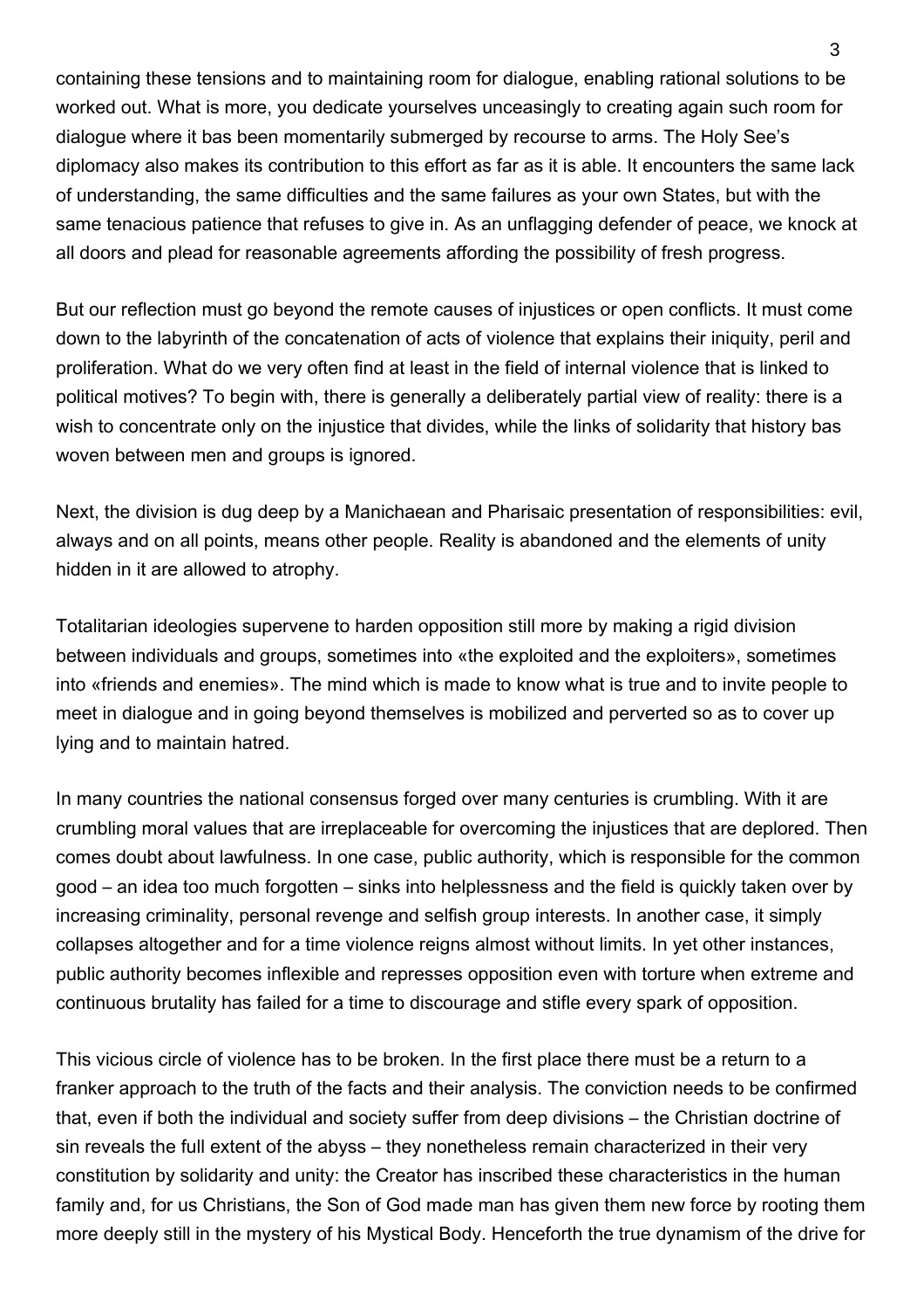justice, whatever the difficulties through which it must at times trace its path, resides in respect and love for the other person, even for the enemy, and in readiness for mutual recognition end reconciliation

Yes, Gentlemen, let us envisage a new approach, in which the spirit, though remaining fully critical, creates cohesion and in which the heart initiates dialogue. Instead of stimulating the often aggressive instincts of possessiveness, power, narrow nationalism, race and sex, let us learn to win control over them and integrate them into higher personal and social purposes.

Let us give our societies a social fabric which is living and diversified, in which genuine solidarity is created and tensions can be eliminated in a common effort for improvement. It is then that political authority will find its true grounds for legitimacy, which consists in disposing «the energies of the whole citizenry towards the common good, not mechanically or despotically, but primarily as a moral force which depends on freedom and the conscientious discharge of the burdens of any office which has been undertaken» (Constitution Gaudium et Spes, 74) The constraint which political authority must at times exercise, and which normally pertains to it as an exclusive right, so as to prevent a concatenation of private revenge and the exploitation of the weak by the strong, is then based on the real demands of the common good, which prohibit any denial of justice or any arbitrary action. All the more must it take care not to allow other bodies in the nation to arrogate to themselves undue authority and to exercise such authority absolutely and unjustly.

Your Excellencies already know from experience the uselessness efforts for international peace when violence reigns within nations. At this level, obviously, diplomatic action can only be indirect and limited. More than once, however, certain ambassadors, our own Nuncios, with the necessary discretion and without undue pressure, have obtained gestures of humanitarian regard and of justice in favour of victims of troubled situations.

But the task exceeds the good will of those in power: there needs to be created a whole new climate. The recent Council wisely noted, referring to war, but violence calls for like treatment: «Government officials, who must simultaneously guarantee the good of their own people and promote the universal good, depend on public opinion and feeling to the greatest possible extent. It does them no good to work at building peace so long as feelings of hostility, contempt, and distrust, as well as racial hatred and unbending ideologies, continue to divide men and place them in opposing camps. Hence arises a surpassing need for renewed education of attitudes and for new inspiration in the area of public opinion» (Gaudium et Spes, 82).

There you have some idea of the important contribution which the Church, the Holy See and Christians can make. With the freedom of the Gospel, they are ready to denounce every form of violence, both that which threatens international relations and that which undermines the internal life of a country. But note in what kind of spirit: not in order to accuse and condemn but to serve individuals and peoples, with the dynamism of love derived from Christ. They wish to assist the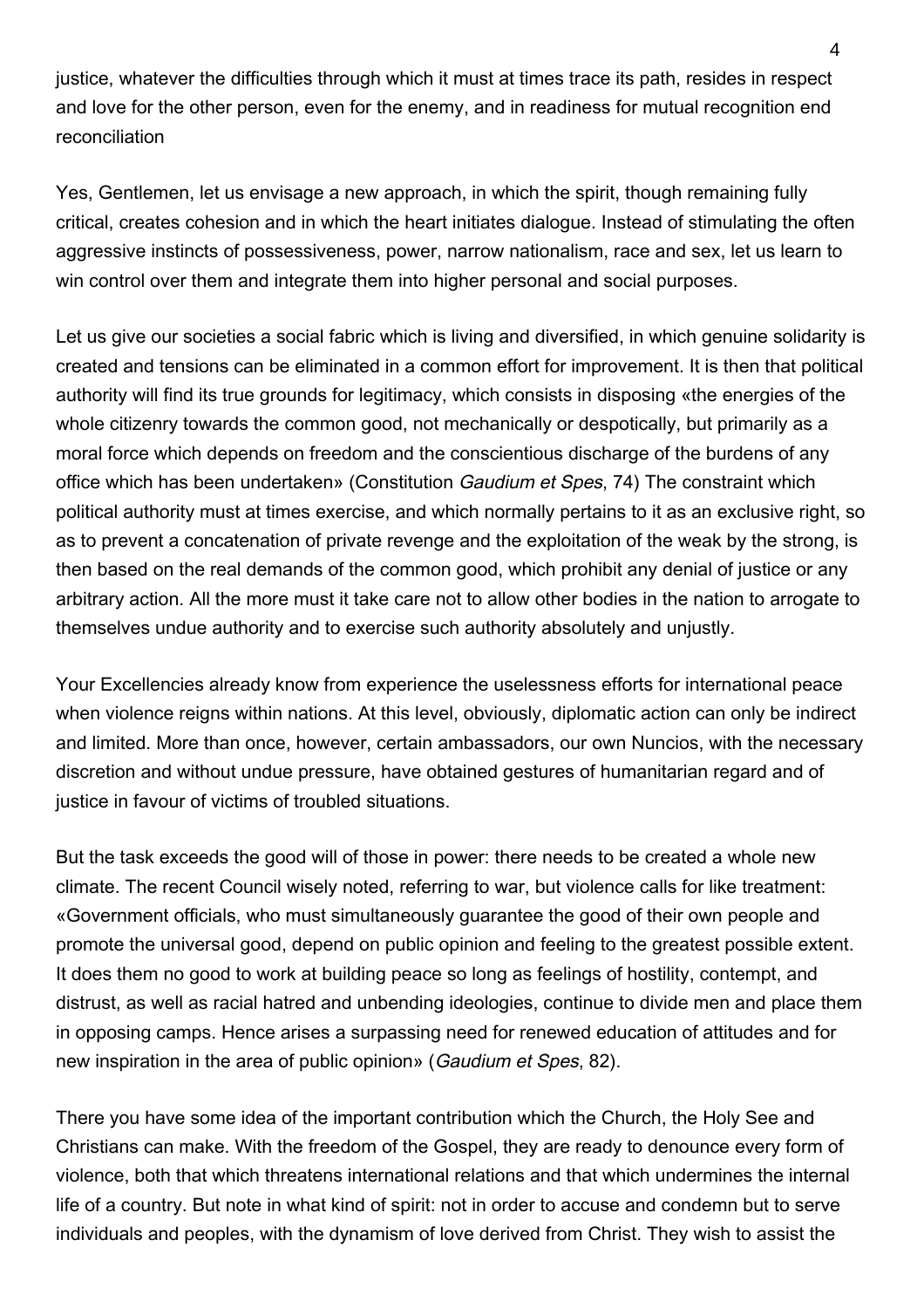political authorities themselves, without encroaching upon their proper area of competence, and they contribute to forming little by little a climate truly respectful of man, on which a society con be built. They are convinced that the rate of progress depends exactly on the measure of love, friendship and fraternity that we bring to bear, even in the midst of struggles necessary for securing justice. When thought and the practice of love go hand in hand, experience shows that they reinforce each other. When on the contrary practice obeys a logic of violence, when it neglects, even only provisionally, the demands of love for others, when it refuses on principle to make necessary and honourable agreements, it soon alters, weakens and quenches the initial desire for fraternity and the very will for justice. Only genuine love can create possibilities for peace

In order to illustrate better the ideal which inspires us, and which inspires or ought to inspire all Christians – even if the facts show, alas, that we are often weak and inconsistent in this area – we would like to recall the mystery of him whose coming among us we have just celebrated.

The hope of Christmas appeared in a world as harsh as our own: the massacre of the Innocents is close to the Crib of Bethlehem: Close also the violence of those who think they can eliminate Christ on Calvary. Yet in that harsh world Jesus, whom we Christians call our Peace, went about «doing good» (Acts 10, 38), stirring up in the hearts of many, especially the very poor, a feeling of profound peace, of liberation, of kindness and goodness. But Jesus had to reveal love also in the face of unrelenting hostility, and in the midst of harassing confrontations, from which he did not withdrew but which he sometimes even provoked, so as to stir up consciences dulled by injustice and call them to conversion. In all this, however, it was one and the same love that was at work, always ready to serve, to help, to forgive, a love which found its final expression in making a free gift of its own life and in a supreme act of forgiveness. Some speak of a utopia! But is it not a fact that Christ is, after all, a living source of peace and of reconciliation for innumerable individuals and peoples?

As you know, this is the example that inspires true Christians, whether they act as citizens, in accordance with the purposes and the means proper to political life, or share in the evangelizing mission of the Church. This is what in various countries leads Bishops and laity to follow their Lord to the extent of sacrificing their freedom and sometimes even their lives, showing thereby what spirit of service and of peace they are inspired by when they plead for justice and denounce violence. A spirit of love and of faith, concerned primarily to remain with the suffering, to show them in the very midst of their distress that they are loved by God, and to give them, together with hope, new energy to work for justice, brotherhood and reconciliation. They know that they are assured of our respect, encouragement and affection. To Your Excellencies and to those who have accredited you to the Holy See we wish to recall the meaning of their witness.

And to yourselves, Your Excellencies, we address an earnest appeal which you will be able to transmit to the leaders of your countries: halt the escalation of violence! Your training, your